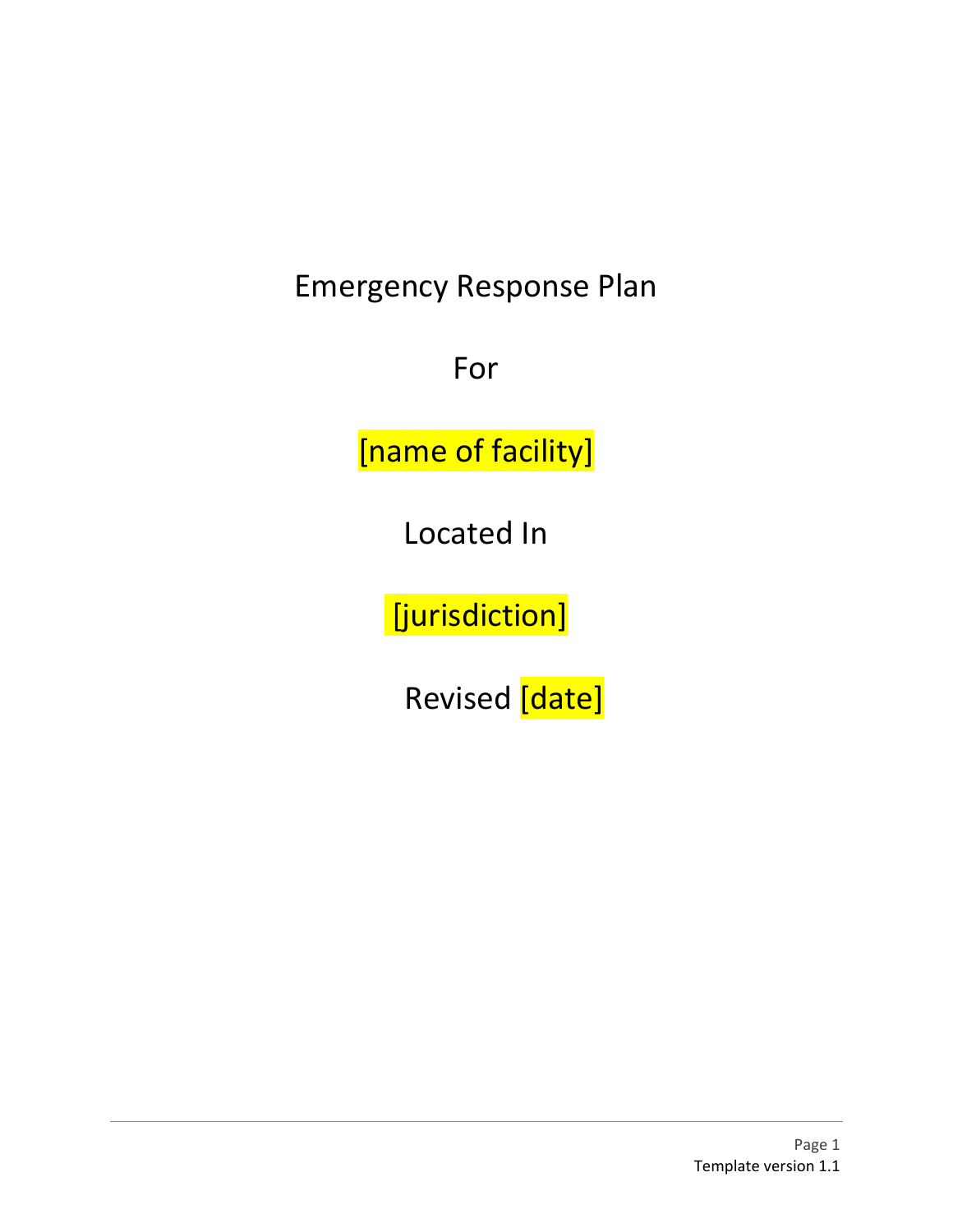### RECORD OF CHANGE

## [Facility name]

#### EMERGENCY RESPONSE PLAN

| Date of | <b>Summary of Revisions</b> | Date      | Revisions     |
|---------|-----------------------------|-----------|---------------|
| Review  |                             | Completed | Completed By: |
|         |                             |           |               |
|         |                             |           |               |
|         |                             |           |               |
|         |                             |           |               |
|         |                             |           |               |
|         |                             |           |               |
|         |                             |           |               |
|         |                             |           |               |
|         |                             |           |               |
|         |                             |           |               |
|         |                             |           |               |
|         |                             |           |               |
|         |                             |           |               |
|         |                             |           |               |
|         |                             |           |               |
|         |                             |           |               |
|         |                             |           |               |
|         |                             |           |               |
|         |                             |           |               |
|         |                             |           |               |
|         |                             |           |               |
|         |                             |           |               |
|         |                             |           |               |
|         |                             |           |               |
|         |                             |           |               |
|         |                             |           |               |
|         |                             |           |               |
|         |                             |           |               |
|         |                             |           |               |
|         |                             |           |               |
|         |                             |           |               |
|         |                             |           |               |
|         |                             |           |               |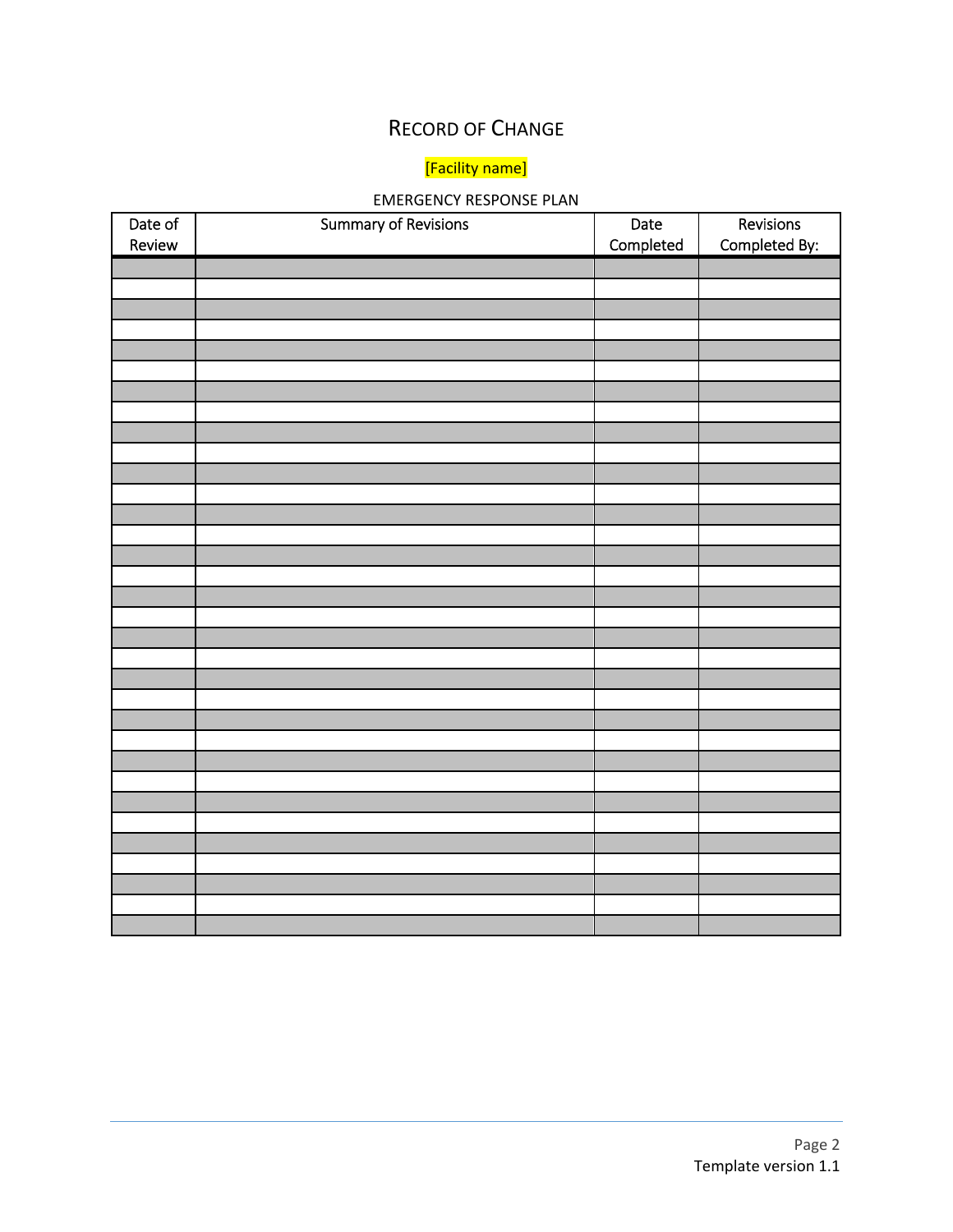## I. Introduction

#### A. Purpose

The purpose of this document is to provide the public with an awareness of the hazardous materials at [facility name], and the procedures and capabilities *[jurisdiction]* and *[facility name]*, have in place to respond to a hazardous materials incident at that location. This document informs interested parties how the municipality will receive notification of the release and in turn notify the public, respond to the incident, utilize available resources, protect lives and property, and decontaminate the scene, responders, and affected civilians.

This document was generated by the *[jurisdiction]* Community Emergency Coordinator, with content supplied by the *[facility name]* Facility Emergency Coordinator. The content of this document shall be reviewed and updated, as appropriate, annually.

In *[jurisdiction]*, the *[role/title]* of the *[agency name]* serves as the community emergency coordinator, with responsibility for developing and implementing Emergency Response plans in the jurisdiction.

The *[facility name]* Facility Emergency Coordinator supplies facility specific information in order to produce this document.

#### B. Scope

The Emergency Planning and Community Right‐to‐Know Act of 1986 (hereafter referred to as EPCRA) requires [jurisdiction] submit a plan that meets the requirements of USC Title 42 Chapter 116 Subchapter 1 § 11003 (a)‐(g). As per § 11003 (c) the plan shall include;

**(1)** Identification of facilities subject to the requirements of this subchapter that are within the emergency planning district, identification of routes likely to be used for the transportation of substances on the list of extremely hazardous substances, and identification of additional facilities contributing or subjected to additional risk due to their proximity to facilities subject to the requirements of this subchapter, such as hospitals or natural gas facilities.

**(2)** Methods and procedures to be followed by facility owners and operators and local emergency and medical personnel to respond to any release of such substances.

**(3)** Designation of a Community Emergency Coordinator and Facility Emergency Coordinators, who shall make determinations necessary to implement the plan.

**(4)** Procedures providing reliable, effective, and timely notification by the facility emergency coordinators and the community emergency coordinator to persons designated in the emergency plan, and to the public, that a release has occurred.

**(5)** Methods for determining the occurrence of a release, and the area or population likely to be affected by such release.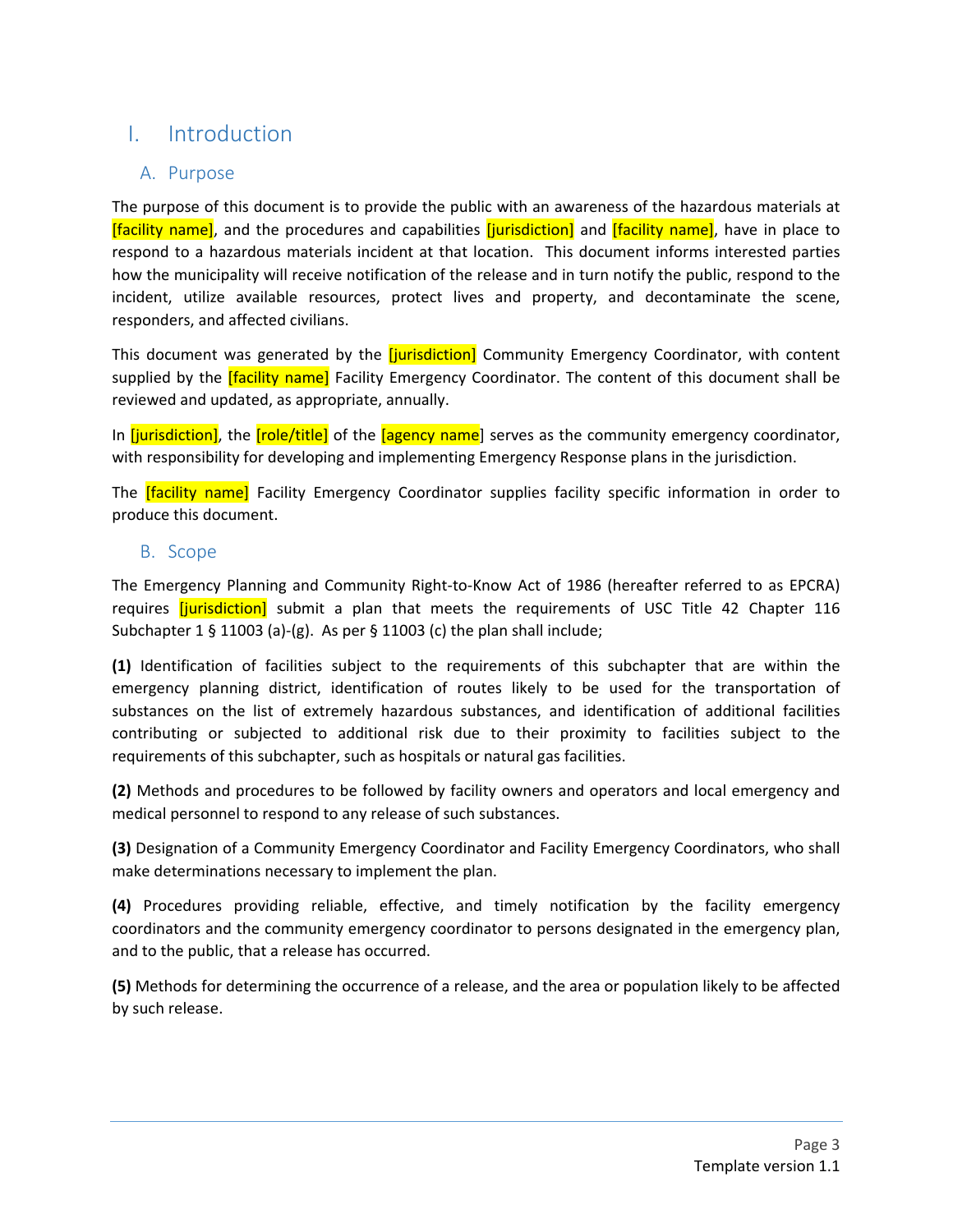**(6)** A description of emergency equipment and facilities in the community and at each facility in the community subject to the requirements of this subchapter, and an identification of the persons responsible for such equipment and facilities.

**(7)** Evacuation plans, including provisions for a precautionary evacuation and alternative traffic routes.

**(8)** Training programs, including schedules for training of local emergency response and medical personnel.

**(9)** Methods and schedules for exercising the emergency plan.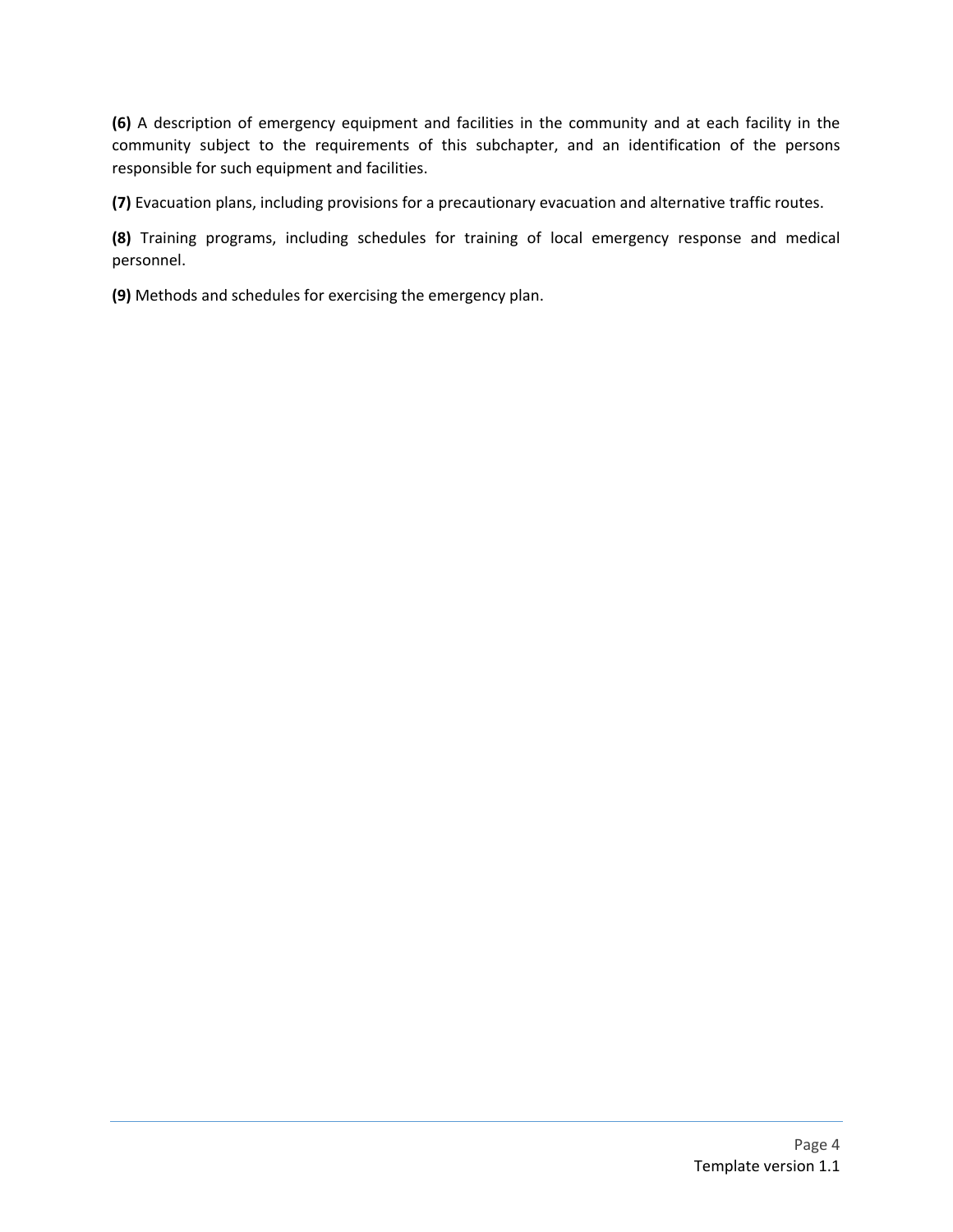## II. Statement of Risk (Threat/Situation)

**[facility name]** is located at **[facility address]**, and is subject to the EPCRA reporting requirements.

Hazardous materials are shipped to or from the facility by **[mode of transportation, i.e. truck or rail]**, and would typically use these routes: *[List the major roadways and rail lines in the jurisdiction that are used* to transport hazardous materials to the facility.]

The facility is located in close proximity to several critical infrastructure sites and high occupancy buildings, which could be impacted by a hazardous materials release at the facility. These additional facilities are identified in **Appendix A – Additional Facilities.**

### III. Concept of Operations

#### A. General

Capabilities have been established to detect and minimize the impact on health safety and environmental impacts of a hazardous materials incident in *[jurisdiction]*. The EOP designates *[agency* name] to lead the response to hazardous materials incidents in the municipality.

An authorized representative from **[facility name]** will make notification, as described in the notification section of this document. The Facility Emergency Coordinator will initiate protective measures, while waiting for the arrival of responders. The Community Emergency Coordinator will be notified of the incident, and make determinations necessary to implement the emergency response plan. The facility representative will remain involved in the incident response, by providing technical expertise about the released substance to the Community Emergency Response Coordinator and responding agencies.

Local agencies train to prepare themselves to properly respond to the release of hazardous materials at the facility. All responses will utilize available resources, the capabilities of the community, and those made available by the facility. The incident commander will request the assistance of mutual aid partners, when the size and scope of the release exceeds the response capabilities of *[jurisdiction]* responders. If necessary, the incident commander will request assistance from *[county name]* county. Additional resources may be obtained through NJ State Police HazMat Response Unit, the Department of Environmental Protection (DEP), or the New Jersey Office of Emergency Management.

See **Appendix B – Emergency Resources** for a listing of available resources owned by municipal agencies, mutual aid partners, the facility, and contractors, which can be utilized in the event of a hazardous materials incident.

The first priority for the Incident Commander will be to determine the appropriate protective actions taken to protect first responders and the public, disseminate the recommendations, and implement them.

#### B. Direction and Control

[A description of how the jurisdiction utilizes the Incident Command System (ICS) can be found in section V.A.7 of the Hazardous Materials annex of the jurisdiction's EOP. If this is not available, describe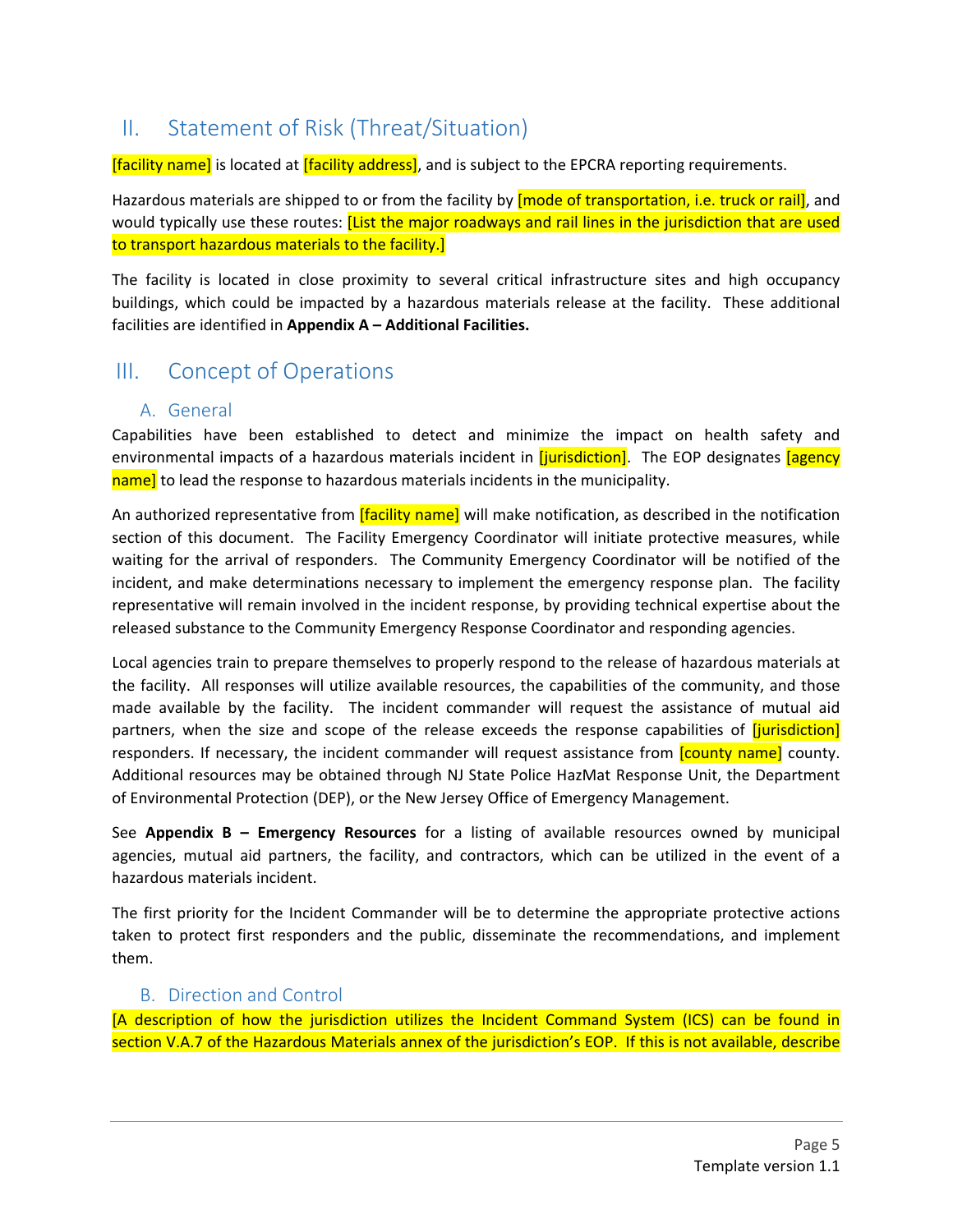compliance with the National Incident Management System (NIMS) and how it is used and organized within the context of this plan. Identify which agency leads the response.]

#### C. Release Identification

The methods and procedures for determining a release has occurred and the affected areas vary by location and personnel qualifications.

The recognized methods and procedures used by the facility for determining a release are: **[Consult with** personnel from the facility to develop a synopsis of the methods and procedures used by the facility to determine a release has occurred, identify the material released, and define the potential geographic area and population impacted.]

First responders will limit their actions to identify the occurrence of a release to those protocols specified for the hazardous materials response qualification level to which they are trained and currently qualified. [Consult with representatives of the primary response agencies in the jurisdiction to identify the responder qualification levels and the procedures applicable to each qualification level to identify a release occurred and the material released.]

#### D. Notification

[Utilize content from V.A.1 of the Hazardous Materials Annex of the jurisdiction's EOP, which outlines how the receipt of initial notification occurs and to whom call outs are made.]

Hazardous material release notifications can come from multiple sources, and may include the facility, emergency responders, or the general public. The facility is responsible for notifying the 911 dispatch center of any release of hazardous materials on their site. On behalf of the facility, the Facility Emergency Coordinator, authorized representative or responsible party will provide reliable, effective and timely notification of a release by *[identify the method(s)* used to make the notification (including 911, radio, or others means) and the notification chain]. Additionally, notification may come from [other parties] by [telephone, radio, or other means].

The Community Emergency Coordinator will be notified by **[describe the method by which the** community emergency coordinator will be notified of a hazardous materials event].

EPCRA requires that the notification procedures conform to the requirements in 42 USC 11004. Response agencies and responders will be notified of a hazardous materials release by *describe the* method by which the response agencies and responders will be notified of a hazardous materials event, as stated in EOP.]

24‐hour contact information for responders, mutual aide, other responsible organizations and agencies, primary and back‐up points of contact, local institutions and neighboring government contacts, including position titles, are identified in **Appendix C – Contact Information**.

The public will be notified of a hazardous materials release through the following channels of communication. [Describe the procedures and systems available to warn or notify the public and list, by title, who is responsible for providing the notification over the various communication channels. This information should be available in sections V.C through V.F of the Alerting, Warning, and Communications Annex of the jurisdiction's EOP.]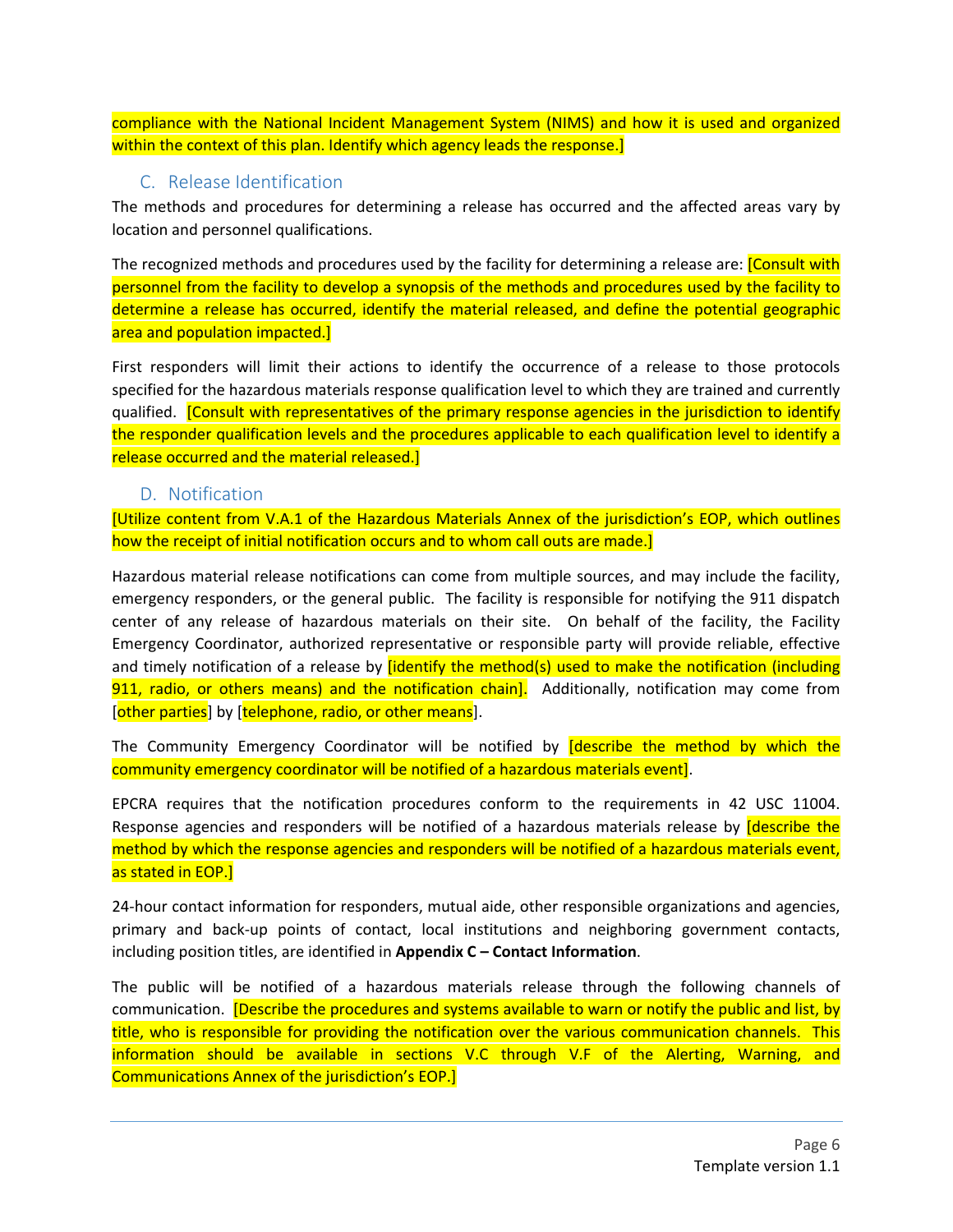#### E. Emergency Response

[Describe the initial response activities mitigating the short‐term, direct effects of an incident. Utilize the text below as a template. If there are additional activities specific to the jurisdiction and/or the facility, incorporate them within.]

Main activities performed by responders and facility personnel may include:

- Analyze the incident to determine the hazardous materials present, scope and magnitude of the release, and potential outcomes by completing the following tasks:
	- o Detect the presence of hazardous materials.
	- o Survey the hazardous materials incident from a safe location to identify the name, UN/NA identification number, type of placard or other distinctive marking applied to the hazardous material involved, and more closely to identify special containers involved, to identify or classify unknown materials, and to verify the presence and concentrations of hazardous materials through the use of monitoring equipment.
	- o Collect hazard information from the DOT Emergency Response Guidebook.
	- o Determine whether hazardous materials have been released and evaluate the surrounding conditions.
	- o Collect hazard and response information from the MSDS, CHEMTREC, local, state, and federal authorities and shipper/manufacturer contacts.
	- o Predict the likely behavior of a hazardous material in its container.
	- o Estimate the potential harm at a hazardous material incident.
	- o Collect and interpreting hazard and response information from printed resources, technical resources, computer databases, and monitoring equipment
	- o Determine the extent of damage to containers.
	- o Predict the likely behavior of released materials and their containers when multiple materials are involved.
	- o Estimate the size of an endangered area using computer modeling, monitoring equipment, or specialists in this field.
- Implement actions consistent with the emergency response plan, standard operating procedures and the DOT Emergency Response Guidebook to complete the following tasks;
	- o Initiate protective actions
	- o Initiate the notification process
- Plan the initial response to a hazardous materials incident within the capabilities and competencies of available personnel and personal protective equipment to complete the following tasks:
	- o Describe the response objectives for the hazardous materials incident.
	- o Describe the response options for each objective
	- o Determine whether the personal protective equipment provided is appropriate for implementing each option.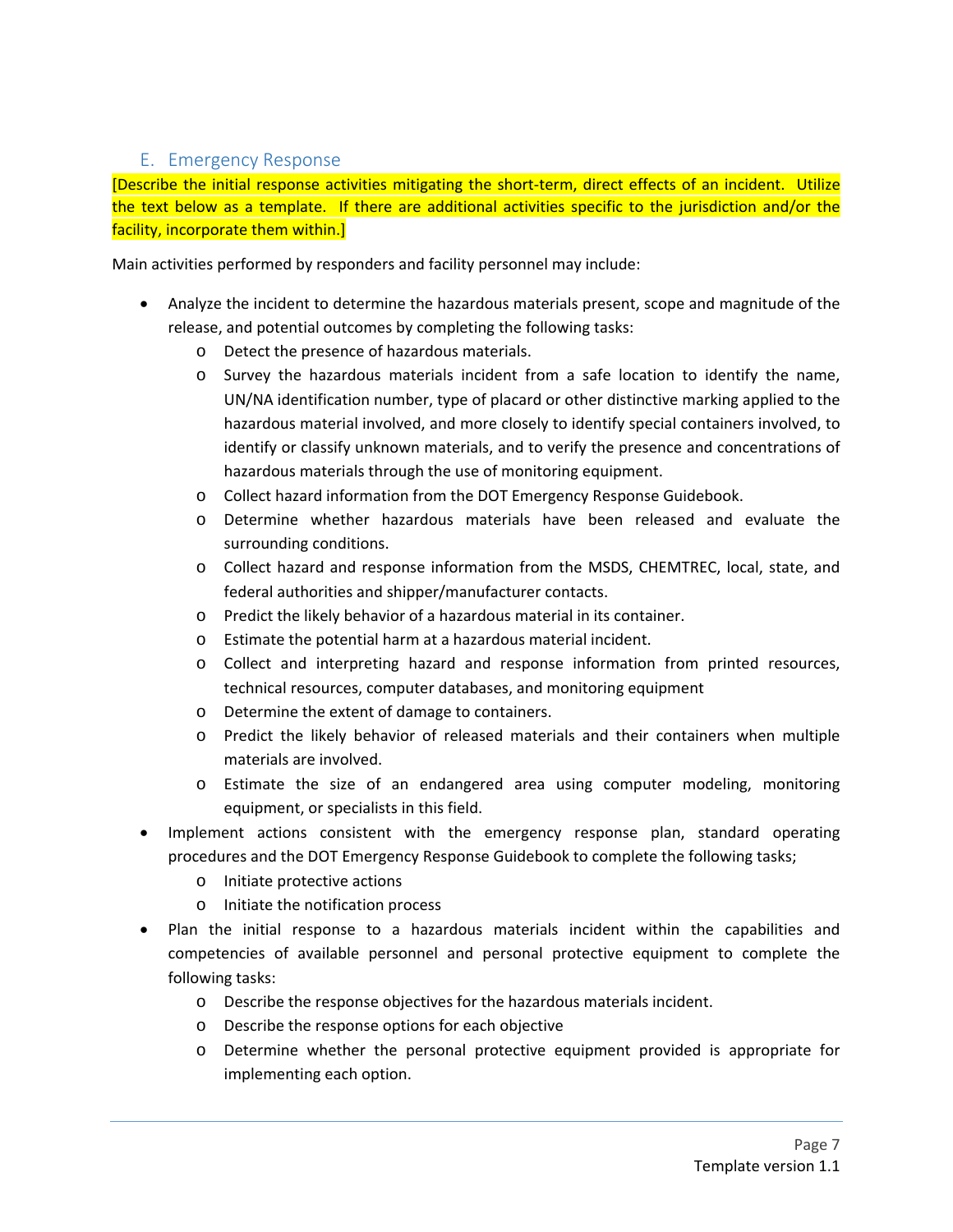- o Describe emergency decontamination procedures.
- o Develop a plan of action, which includes safety considerations, is consistent with the local emergency response plan and the organization's standard operating procedures, and is within the capability of the available personnel, personal protective equipment, and control equipment.
- Perform limited protective actions.
	- o Assist in evacuations or shelter in place
	- o Spill containment, as appropriate, utilizing dykes and dams, or other substance containment methods.
	- o Assist with decontamination.
- Implement the planned response for a hazardous materials incident to favorably change the outcome, consistent with the emergency response plan and/or standard operating procedures by completing the following tasks:
	- o Initiate Incident Command System (ICS) for hazardous materials Incidents.
	- o Establish and enforce scene control procedures, including control zones, emergency decontamination and communications.
	- o Where criminal or terrorist acts are suspected, establish means of evidence preservation.
	- o Perform tasks assigned as identified in the incident action plan.
	- o Provide necessary medical care, including decontamination, stabilization, and transportation to a definitive care facility.
	- o Demonstrate emergency decontamination.
- Plan a definitive response within the capabilities of available personnel, personal protective equipment, and control equipment by:
	- o Identifying the response objectives for hazardous materials incidents.
	- o Identifying the potential response options available by response objective.
	- o Selecting the personal protective equipment required for a given action option.
	- o Selecting the appropriate decontamination procedures.
	- o Developing a plan of action, which includes safety considerations, is consistent with the local emergency response plan and the organization's standard operating procedures, and is within the capability of the available personnel, personal protective equipment, and control equipment.
- Implement the planned definitive response to favorably change the outcomes consistent with standard operating procedures and site safety and control plan by completing the following tasks:
	- o The following site safety and control plan considerations are from the NIMS Site Safety and Control Plan (form ICS 208HM)
		- **Site description.**
		- **Entry objectives.**
		- On-site organization.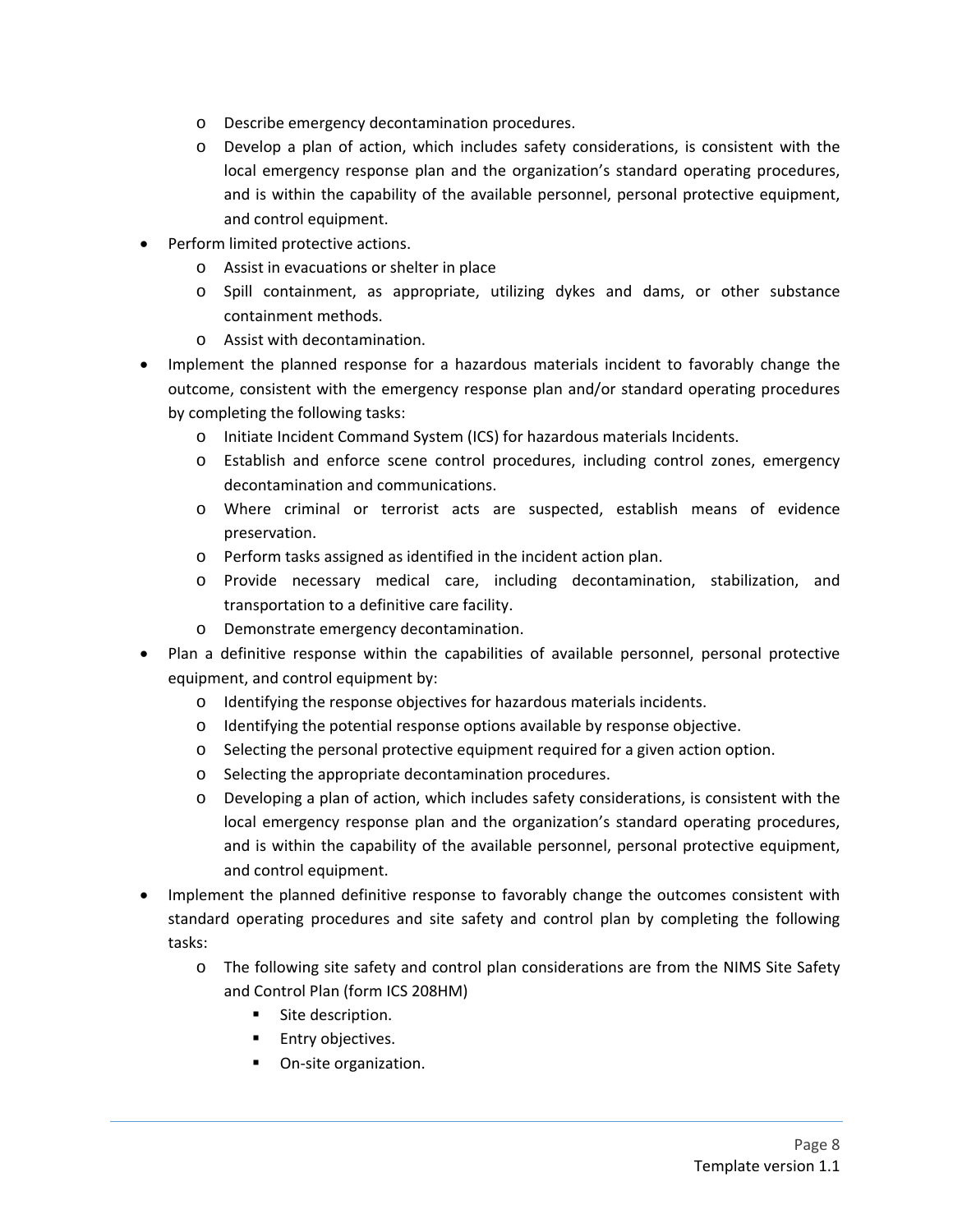- On-site control.
- **Hazard evaluation.**
- **Personal protective equipment.**
- On-site work plans.
- Communication procedures.
- Decontamination procedures.
- Site safety and health plan.
- o Perform the duties of an assigned hazardous materials branch position within the local incident management system (IMS).
- o Wear appropriate personal protective clothing, including, but not limited to, both liquid splash- and vapor-protective clothing with appropriate respiratory protection.
- o Perform the control functions identified in the Incident Action Plan.
- o Perform the decontamination function identified in the Incident Action Plan.
- o Conduct ongoing monitoring (air, water, soil) of the environmental impact of the release.
- Evaluate the progress of the actions taken at a hazardous materials incident to ensure the response objectives are being met safely, effectively and efficiently by completing the following tasks:
	- o Evaluate the status of the actions taken in accomplishing the response objectives.
	- o Communicate the status of the planned response.
	- o Evaluate the effectiveness of the control functions.
	- o Evaluate the effectiveness of the decontamination process.
- Terminate the incident by:
	- o Assisting in the incident debriefing.
	- o Assisting in the incident critique.
	- o Providing reports and documentation of the incident.
- The facility will participate in the response by joining the Incident Command System and providing technical subject matter expertise.

#### F. Public Safety

The primary objective of response to a hazardous material release is to protect the people at risk. This includes the employees of the affected facility and/or transportation company as well as citizens and visitors in the immediate area of the release and/or any potentially impacted area. Evacuation and "shelter‐in‐place" are two strategies for protecting the public.

The *[jurisdiction]* Emergency Operations Plan Evacuation Annex describes the procedure for safely relocating the public away from areas affected by an emergency incident anywhere in the planning district.

[Insert content for this section, which can be found in the Evacuation Annex and/or HMA‐3 of the Hazardous Materials Annex of the jurisdiction's EOP.]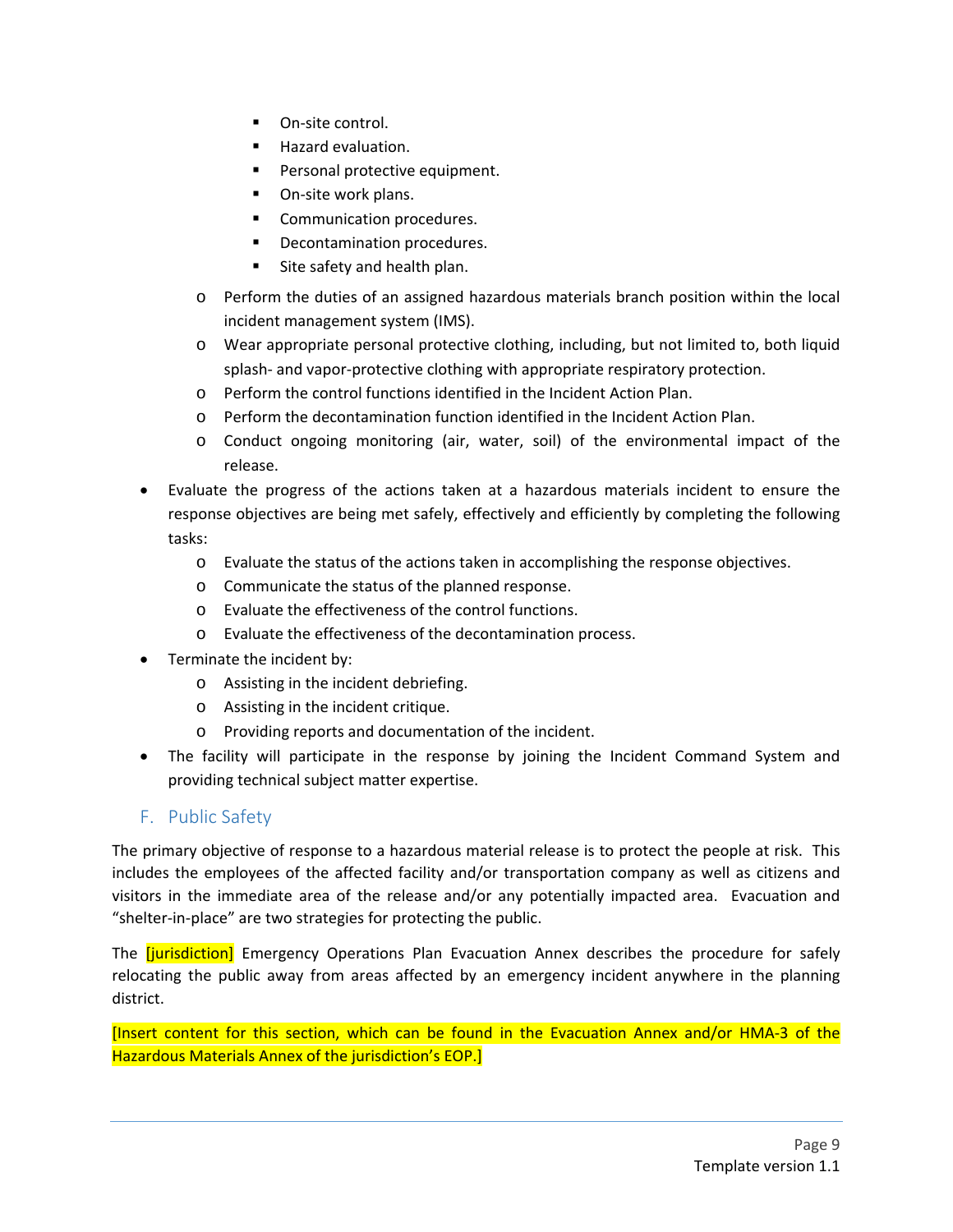The [name the facility] evacuation plan in **Appendix D – Evacuation** describes the routes of travel and methods for evacuation of employees and visitors, both on site and in the immediate proximity.

#### G. Emergency Resources

The response and recovery resources needed to address a hazardous materials incident at the facility may come from federal, state and local partners, public and private stakeholders and nongovernmental organizations, as well as the facility itself. During response operations, acquisition of resources may be by preexisting memorandums of understanding (MOUs), memorandums of agreement (MOAs), intergovernmental agreements (IGA's) and interagency agreements (IAAs).

Hazardous materials response resources that may be available through MOU, MOA, IGA, IAA or contract are identified in **Appendix B – Emergency Resources.** [Content can be found in HMA‐5 of the Hazardous Materials Annex of the jurisdiction's EOP.]

#### H. Secondary Response / Clean‐up and Decontamination

In coordination with the initial response phase, a secondary response phase (clean-up) is performed. During this phase, the primary focus will be on detecting the presence of residual hazardous material that is harmful to the environment, determining its intensity, recommending protective actions and overseeing clean up and disposal of contaminated materials. Other considerations include inspection and monitoring of water supplies, sewer systems, wastewater treatment systems and waterways.

[Insert a description of local responsibilities, departments responsible for coordination of the activities and descriptions of interactions with state and federal agencies, including which agencies. Include at what point and to whom the Incident Commander transfers control of the incident.

[Content for this section can be found in section V.D of the Hazardous Materials Annex of the jurisdiction's EOP.]

### IV. Training

It is essential that everyone who could possibly be involved in a hazardous materials incident has the proper training necessary to perform their role effectively. Training will be developed or procured by the facility and the jurisdiction.

The facility will train its employees to levels matching their assigned duties and degree of contact with hazardous substances.

[Jurisdiction] will train its responders according to the role each plays in a hazardous materials incident.

**Appendix E ‐ Training Schedule** lists the training courses that are offered during the next year.

### V. Exercises

The Community Emergency Coordinator will provide for and organize an annual exercise of this plan, at a minimum, to evaluate the effectiveness and feasibility of the plan and supporting, standard operating procedures as well as the readiness of response agencies, facilities and the public. These exercises may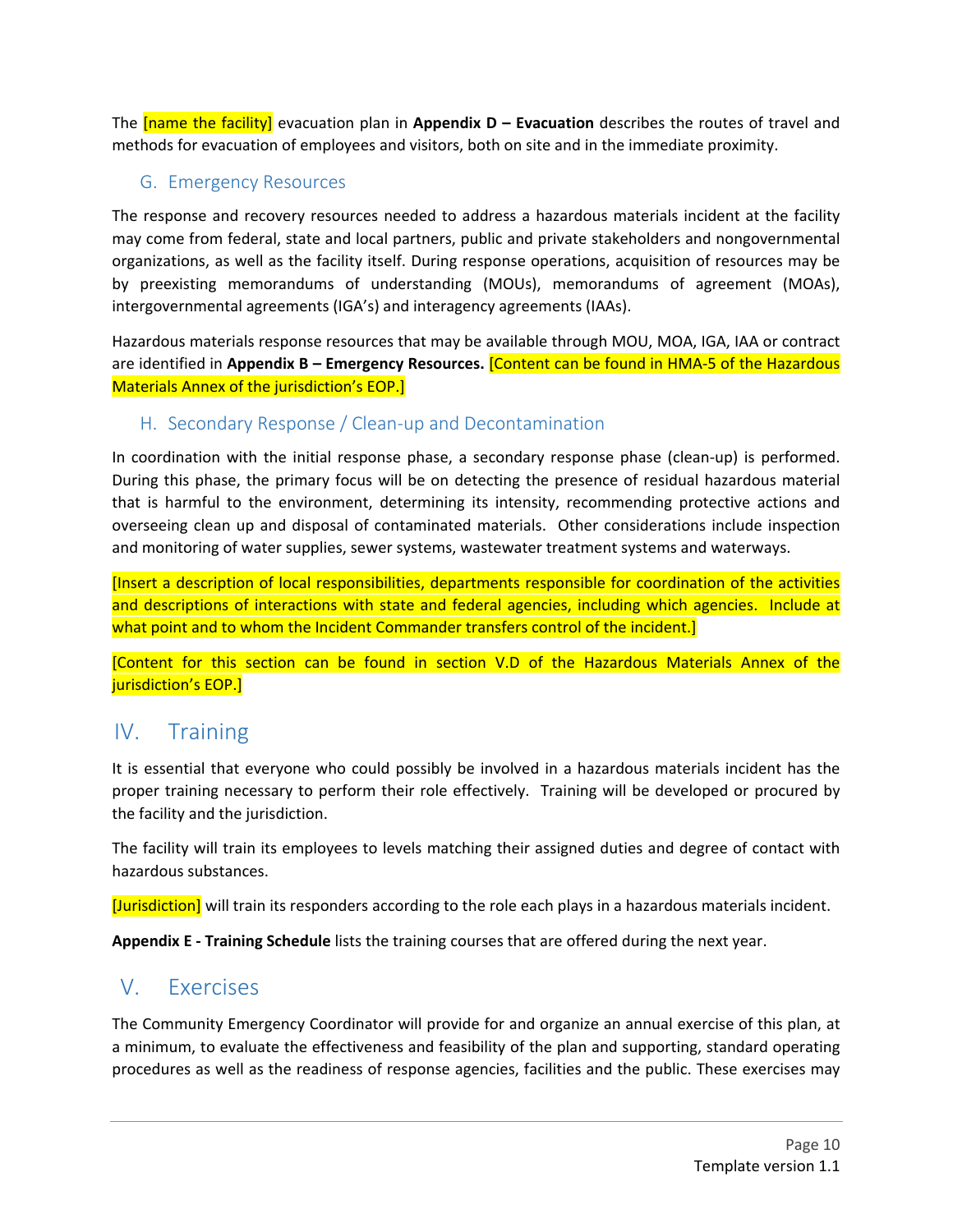be discussion‐based (seminars, workshops, tabletops and games) or operation‐based (drills, functional, and full-scale) in order to test the full spectrum of preparedness.

The exercise schedule will be updated annually and maintained in **Appendix F – Exercise Schedule.**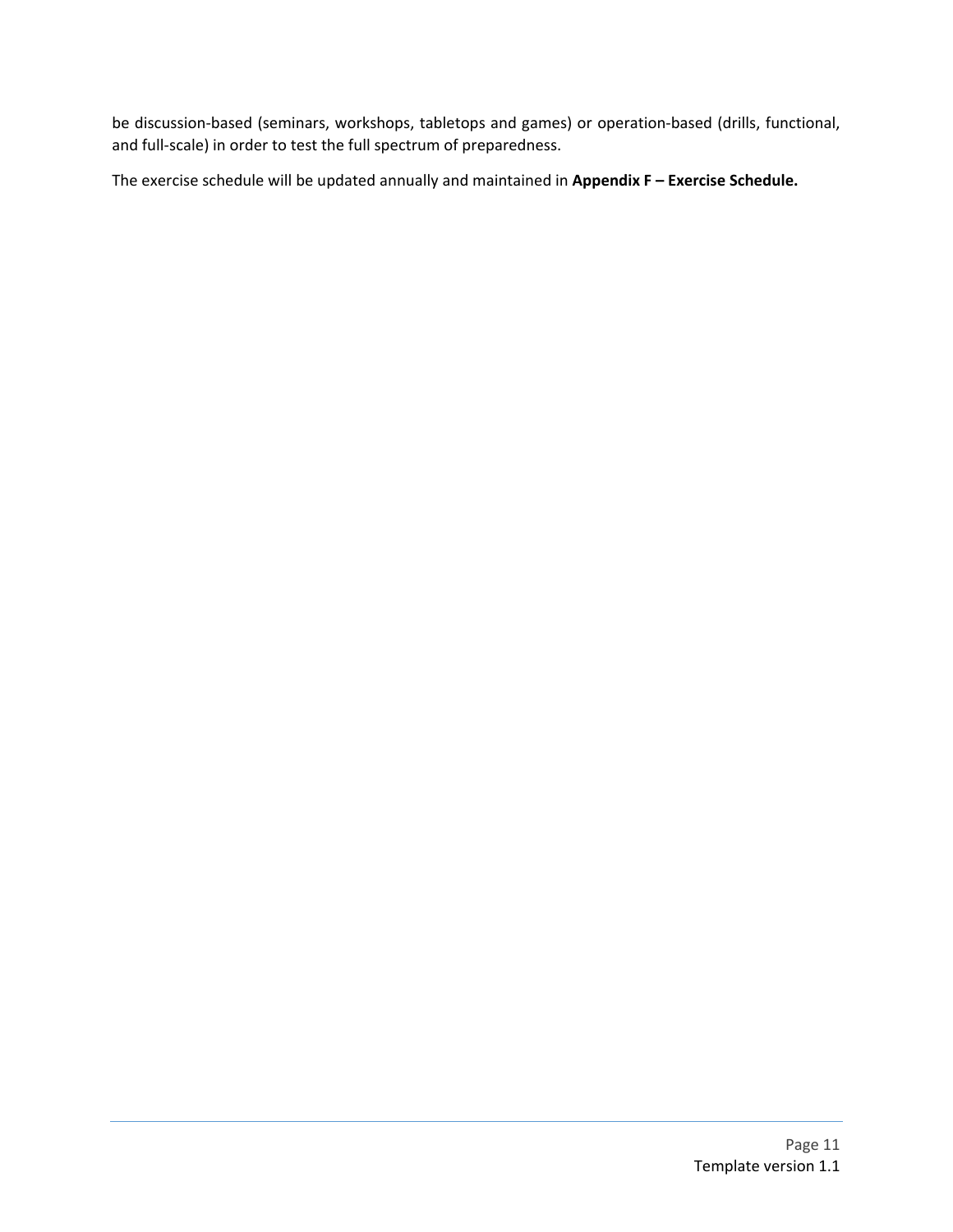### Appendix A ‐ Additional Facilities

The facilities listed below are among the critical infrastructure elements within <mark>[insert name of planning district</mark>] that are in close enough proximity to *[name the facility]* that they may be vulnerable to impact in the event of a hazardous materials incident at that location.

[List below the facilities that are at risk due to their proximity to facility subject to the requirements of EPCRA, such as hospitals, power plants, schools, etc.]

The phone number provided for the emergency contact should be answered 24 hours <sup>a</sup> day.

[In the Reason for Inclusion column, explain why this facility is worthy of noting. How close is the nearby hazard? What resides in this facility that is vulnerable? i.e. 500 student elementary school adjacent to XYZ inc. warehouse which stores fertilizer]

| <b>Facility Name</b>         | Facility    | Facility      | Coordinator's    | Emergency    | Reason for Inclusion                               |
|------------------------------|-------------|---------------|------------------|--------------|----------------------------------------------------|
|                              | Address     | Emergency     | <b>Title</b>     | Phone        |                                                    |
|                              |             | Coordinator   |                  |              |                                                    |
| <b>City General Hospital</b> | 123 Main St | Michele Jones | <b>VP Safety</b> | 609-555-8282 | 400 bed hospital 600 yards from the chemical plant |
|                              |             |               |                  |              |                                                    |
|                              |             |               |                  |              |                                                    |
|                              |             |               |                  |              |                                                    |
|                              |             |               |                  |              |                                                    |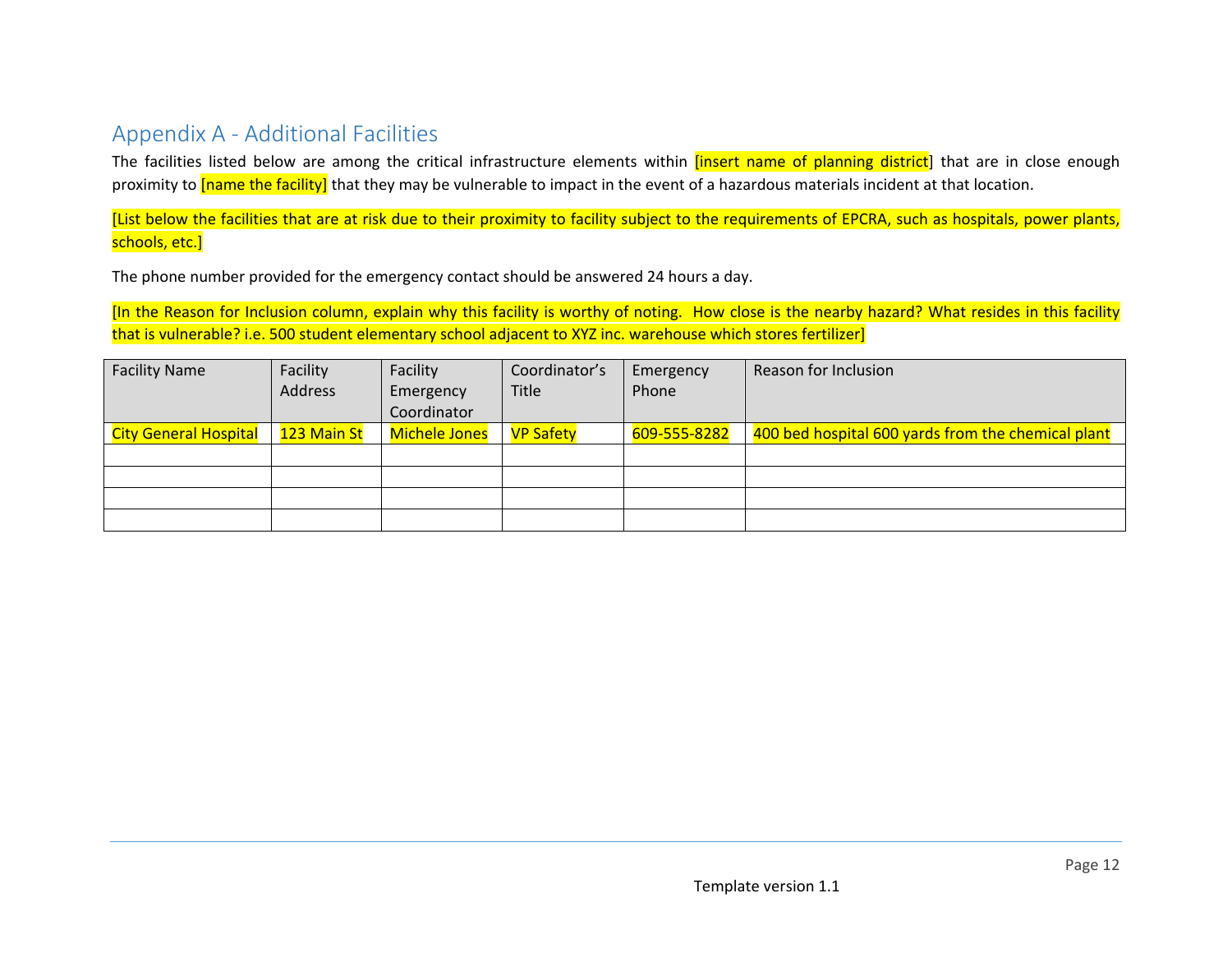## Appendix B – Emergency Resources

The table below lists available resources, which can be used to respond to a hazardous materials incident at *[facility].* 

[Use this table to list hazardous materials resources available in the municipality, whether owned by the municipality or by another agency or business, and made available via agreement. Identify the name of the owning Facility or Agency, type and quantity of resource, contact name and phone number for the entity, and agreement identifier. Include detection, containment, removal, and decontamination equipment, PPE, vehicles, and personnel. Content can be found in HMA-5 of the Hazardous Materials Annex of the jurisdiction's EOP.]

| Facility/Agency | Resource(s) | <b>Contact Name</b> | Phone # | Agreement ID |
|-----------------|-------------|---------------------|---------|--------------|
|                 |             |                     |         |              |
|                 |             |                     |         |              |
|                 |             |                     |         |              |
|                 |             |                     |         |              |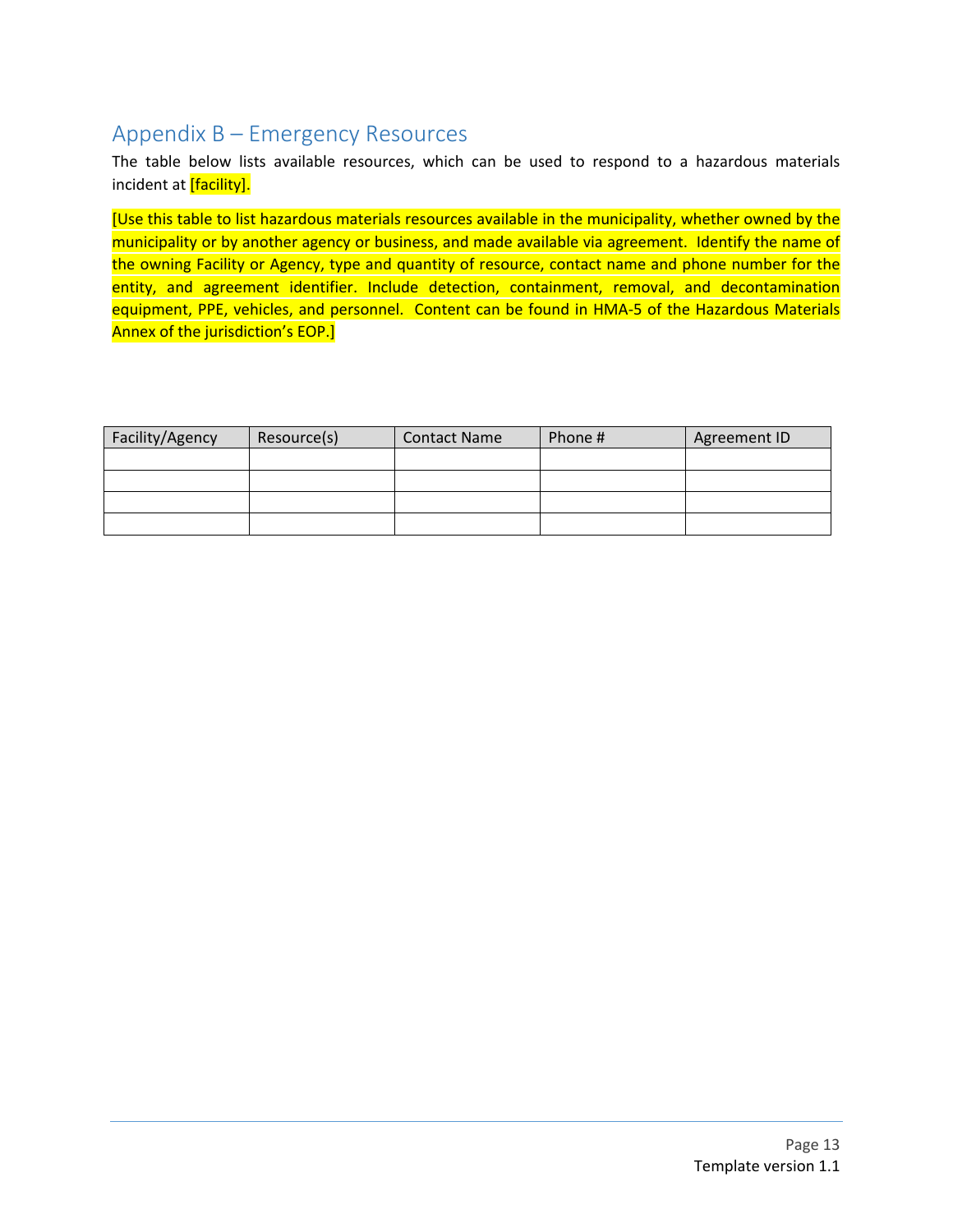## Appendix C – Contact Information

The table below contains the contact information of all parties who may potentially be involved in a hazardous materials incident at **[facility]**.

[List the names of contacts for agencies and partner organizations which could participate in or support the response to a hazardous materials incident. Include other stakeholders who could be impacted by the incident and should be kept informed as the incident unfolds. Include the contact information for the facility representatives.]

| Agency/Organization | Involvement | <b>Contact Name</b> | Role | Phone # |
|---------------------|-------------|---------------------|------|---------|
|                     |             |                     |      |         |
|                     |             |                     |      |         |
|                     |             |                     |      |         |
|                     |             |                     |      |         |
|                     |             |                     |      |         |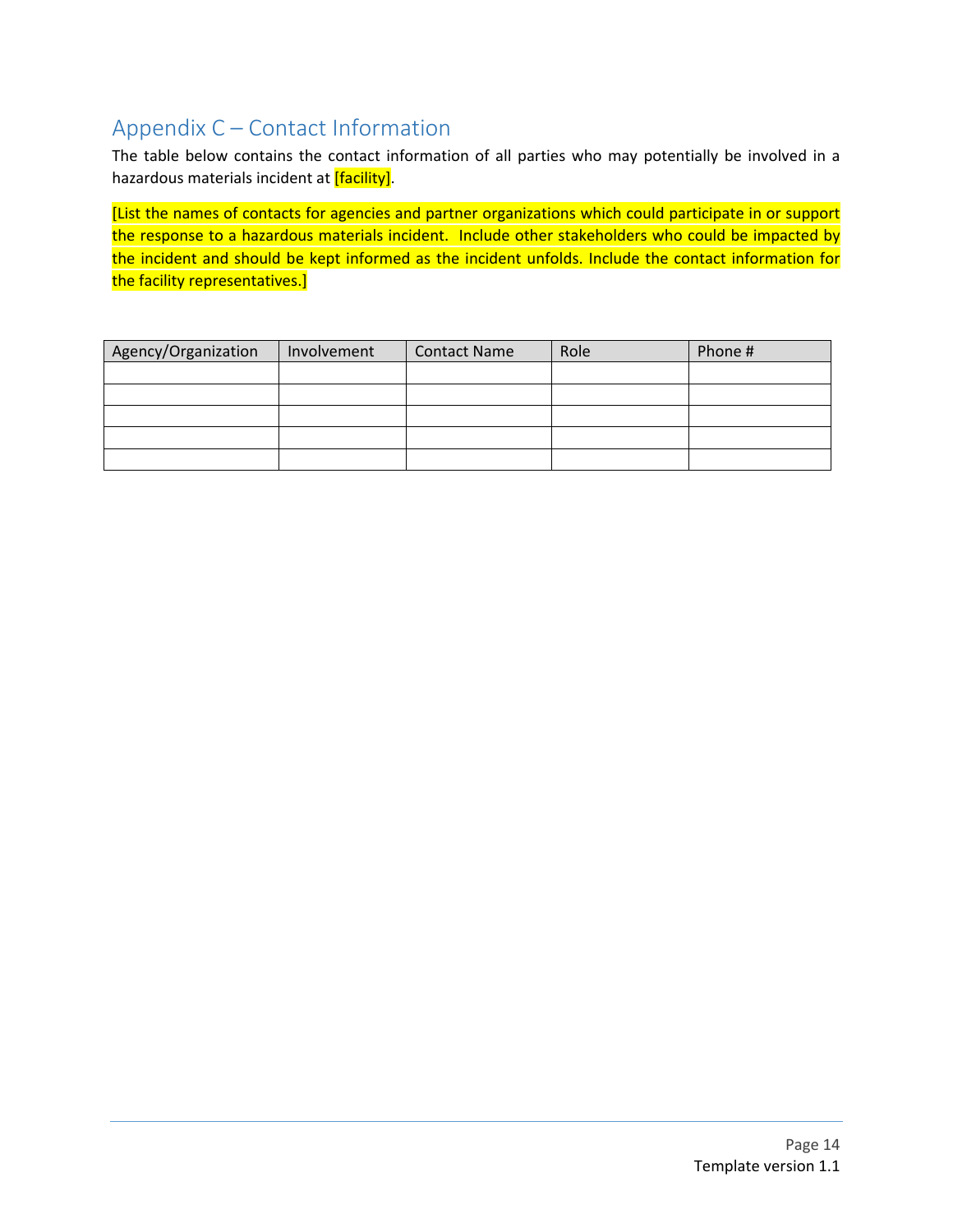## Appendix D – Evacuation

The jurisdiction evacuation plan is included in Section III.F – Public Safety. The evacuation plan specific to *[facility]* is attached below.

[Attach facility specific evacuation plans here, if available.]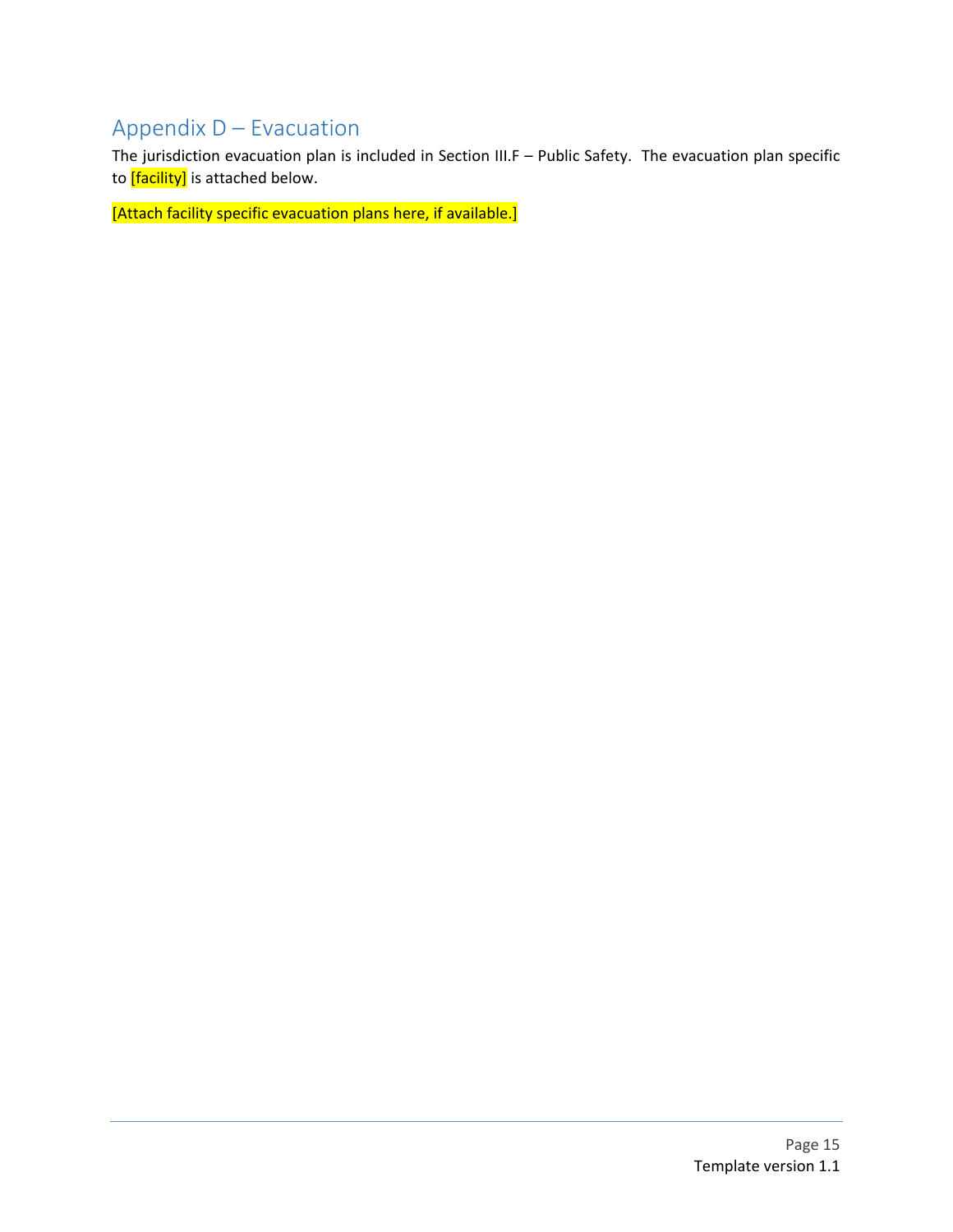# Appendix E – Training Schedule

The table below lists hazardous materials training courses that are offered during the upcoming year.

[Use this table to list any HazMat training that is scheduled during the next year, for local emergency response and medical personnel. Provide the course name, date the course starts, duration in hours, location the course is being held, and intended audience.]

| <b>Course Name</b> | <b>Start Date</b> | <b>Hours</b> | Location | Audience |
|--------------------|-------------------|--------------|----------|----------|
|                    |                   |              |          |          |
|                    |                   |              |          |          |
|                    |                   |              |          |          |
|                    |                   |              |          |          |